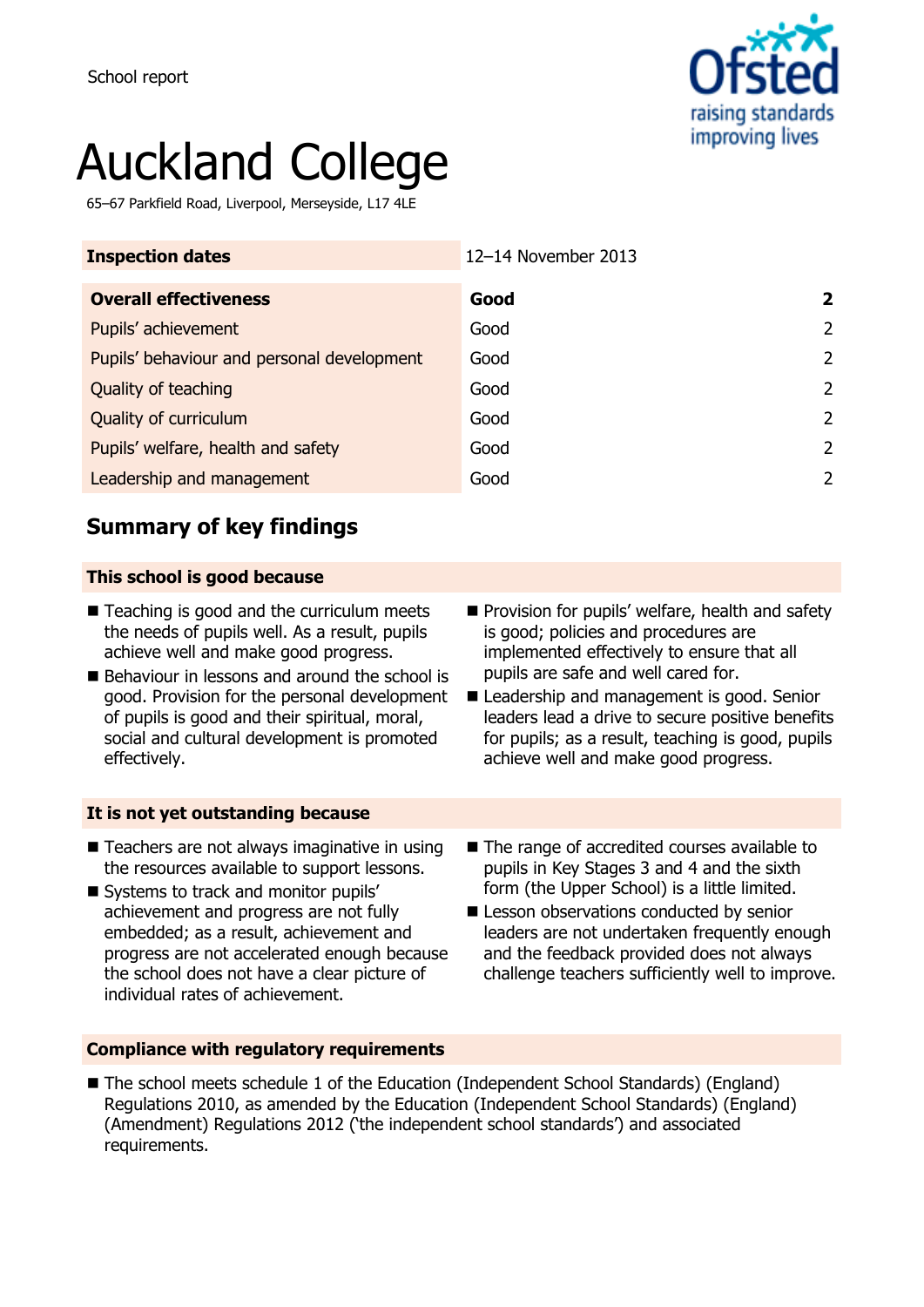## **Information about this inspection**

- The inspection was carried out with half a day's notice.
- The inspectors observed 15 lessons all taught by different teachers. The inspectors looked at pupils' work and held meetings with the proprietor, headteacher, heads of departments, teachers and pupils.
- The inspectors looked at the school's documentation including schemes of work, teachers' planning, records of pupils' progress, assessment records and records pertaining to the professional development of staff. They checked the school's compliance with the regulations for independent schools.
- The inspectors took account of the views expressed in 16 questionnaires returned by staff and 38 responses from parents and carers to Ofsted's online 'Parent View' questionnaire.

## **Inspection team**

Chanan Tomlin, Lead inspector **Additional Inspector** 

Sarah Drake Additional Inspector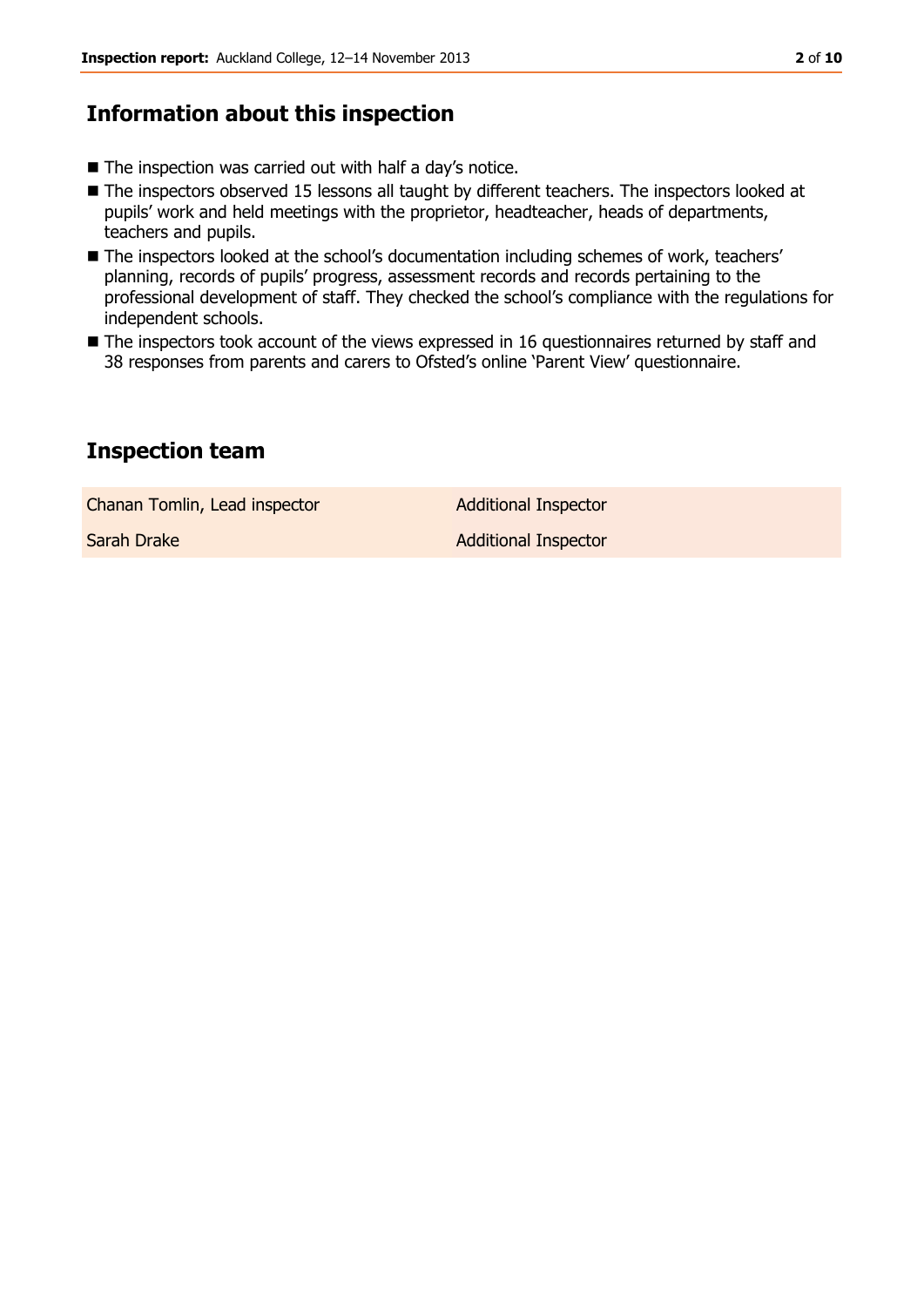# **Full report**

## **Information about this school**

- Auckland College is a small independent co-educational school catering for pupils aged from three to 18 years of age. The school is based in a residential area of south Liverpool, with most pupils living within 10 miles of its location.
- Currently, there are 138 pupils on roll. There are 30 children in the Early Years Foundation Stage; all are in receipt of a nursery funding grant. Twenty three pupils are disabled or have special educational needs, four of whom have a statement of special educational needs.
- Pupils come from a wide range of ethnic backgrounds, with a majority being White British. Twenty one pupils speak English as an additional language, but very few are at an early stage of learning English.
- The school sets out to provide, 'an education of the highest quality which allows every pupil to reach their academic and personal potential in a safe, happy and stimulating environment'. It aims to prepare pupils 'to enter the world as individuals, fully equipped with the skills needed to be successful and happy in both their careers and personal lives whilst making a valuable and long-lasting contribution to the wider community'
- The school uses alternative provision for physical education at local leisure centres.
- The school was opened in 1999 and was last inspected in April 2010.

## **What does the school need to do to improve further?**

- Further improve the quality of teaching and learning by ensuring that teachers use a range of resources more often and more imaginatively.
- Further improve the curriculum in the Upper School by:
	- increasing the range of accredited courses available to pupils
	- further enriching pupils' understanding of different cultures.
- **Further improve leadership and management by:** 
	- undertaking more frequent lesson observations and providing feedback which challenges teachers more to improve
	- embedding systems to monitor and track pupils' achievement and progress so the school gains a clear picture of individual rates of achievement.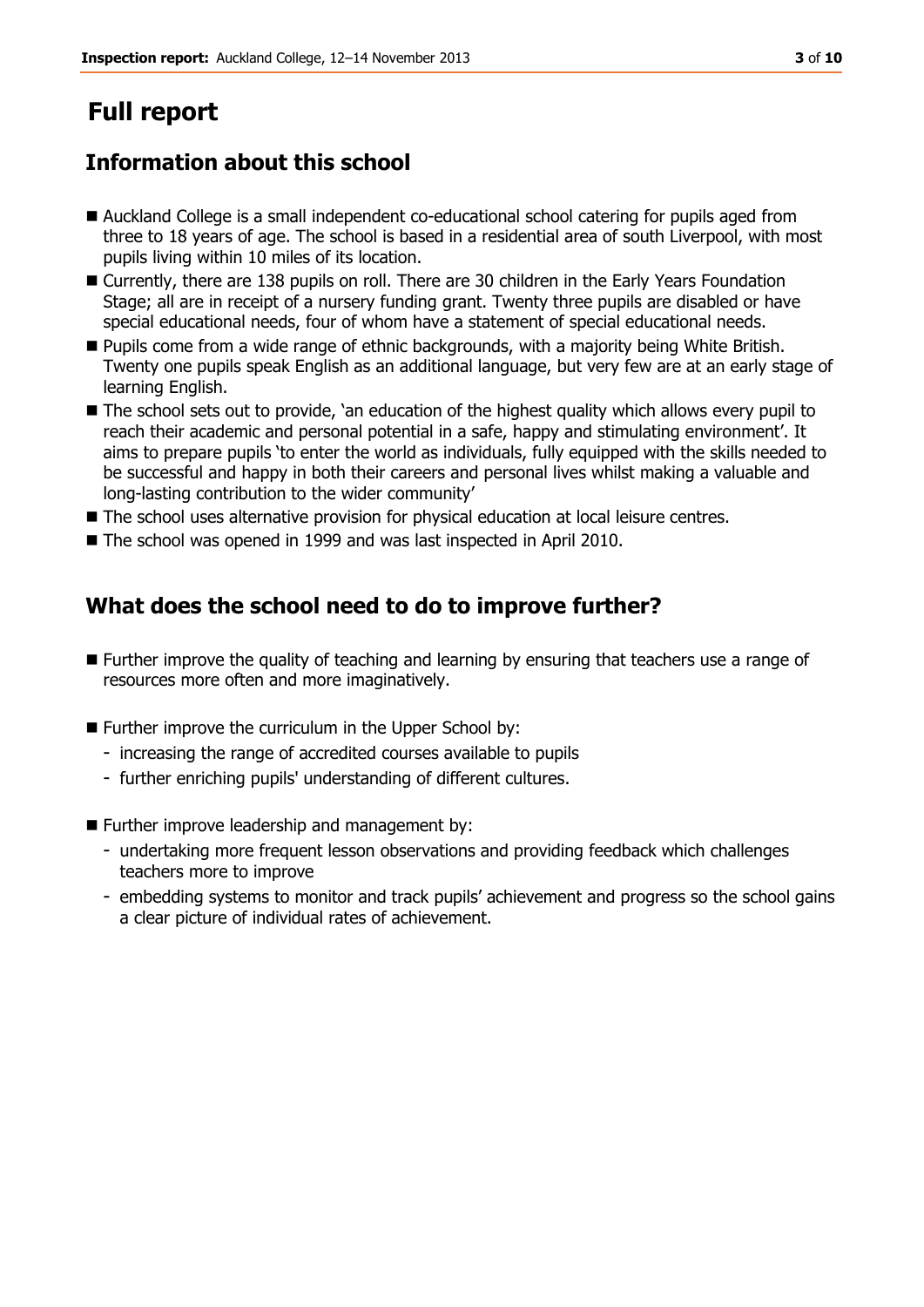## **Inspection judgements**

#### **Pupils' achievement Good**

Achievement is good as a result of good teaching and a good curriculum. Pupils' work, records of achievement and test results show that, considering their starting points, the proportion of pupils making and exceeding expected progress over time compares favourably with national figures. In the Early Years Foundation Stage, children's 'Learning Journey' profiles and other records indicate that they make good progress towards the early learning goals in all areas of learning. Achievement in literacy and numeracy for pupils in the Lower School (Key Stages 1 and 2) is good and above the national averages.

Overall, achievement and progress in the Upper School is good but not as consistent as that in the Lower School. The Upper School has a higher percentage of pupils with special educational needs. Although last year's GCSE outcomes for pupils in Year 12 were low, this was because almost half of the cohort were identified as having special educational needs. In the same year, almost half of the Year 10 pupils took GCSE examinations early and achieved good grades for all subjects including English and mathematics. All pupils that complete their GCSEs continue their education either at the school or elsewhere. A small number of pupils complete A levels, most achieving good results.

Pupils acquire knowledge quickly and are secure in their understanding of different subjects. They develop and apply a good range of skills well. Pupils are motivated and interested in a broad range of activities; as a result, they learn to take responsibility for tasks and develop skills for the future well. Achievement and progress in reading, writing, mathematics and communication are particularly strong; as a result, pupils are well prepared for the next stage in their education. Pupils that are very able attain standards that are well above the national average. Pupils whose standards are below those of all pupils nationally achieve well and make good progress according to their abilities. Disabled pupils, those with special educational needs and those for whom English is an additional language make good progress in their levels of confidence and concentration; as a result, their readiness for the next stages in their education improves.

#### **Pupils' behaviour and personal development Good**

Pupils' behaviour and personal development are good. Behaviour in lessons is good and this contributes to good learning. Staff expect high levels of conduct in lessons and around the school; pupils know what is expected of them and respond well by engaging in lessons and applying themselves to their studies. Pupils have good attitudes towards learning, there is a calm, purposeful atmosphere in school and lessons are seldom disrupted; this has a good impact on pupils' achievements and progress. Pupils say that they feel safe in school. They get along well together and form warm relationships with teachers and senior staff. They have a good understanding of the different forms of bullying and take steps to prevent it from happening; as a result, bullying is very rare. Although attendance over the past two years was slightly below average, it is currently well above. The school is taking steps to ensure that good attendance is sustained. Pupils come to school on time and lessons start punctually.

Provision for pupils' spiritual, moral, social and cultural development is good. Pupils experience spirituality through religious education (RE), art and music in the Lower School and through art, personal, social and health education (PSHE), assemblies and discussions in the Upper School. They learn about moral issues, upright moral behaviour and sociability through topics in religious education, PSHE, citizenship and history and through assemblies and frequent discussions with their teachers. The impact of this is evident in their courteousness and respectfulness. Pupils are elected to a school council and take part in regular events to raise funds for charity. Pupils in the Lower School perform in a Christmas play; participation in this for pupils in the Upper School is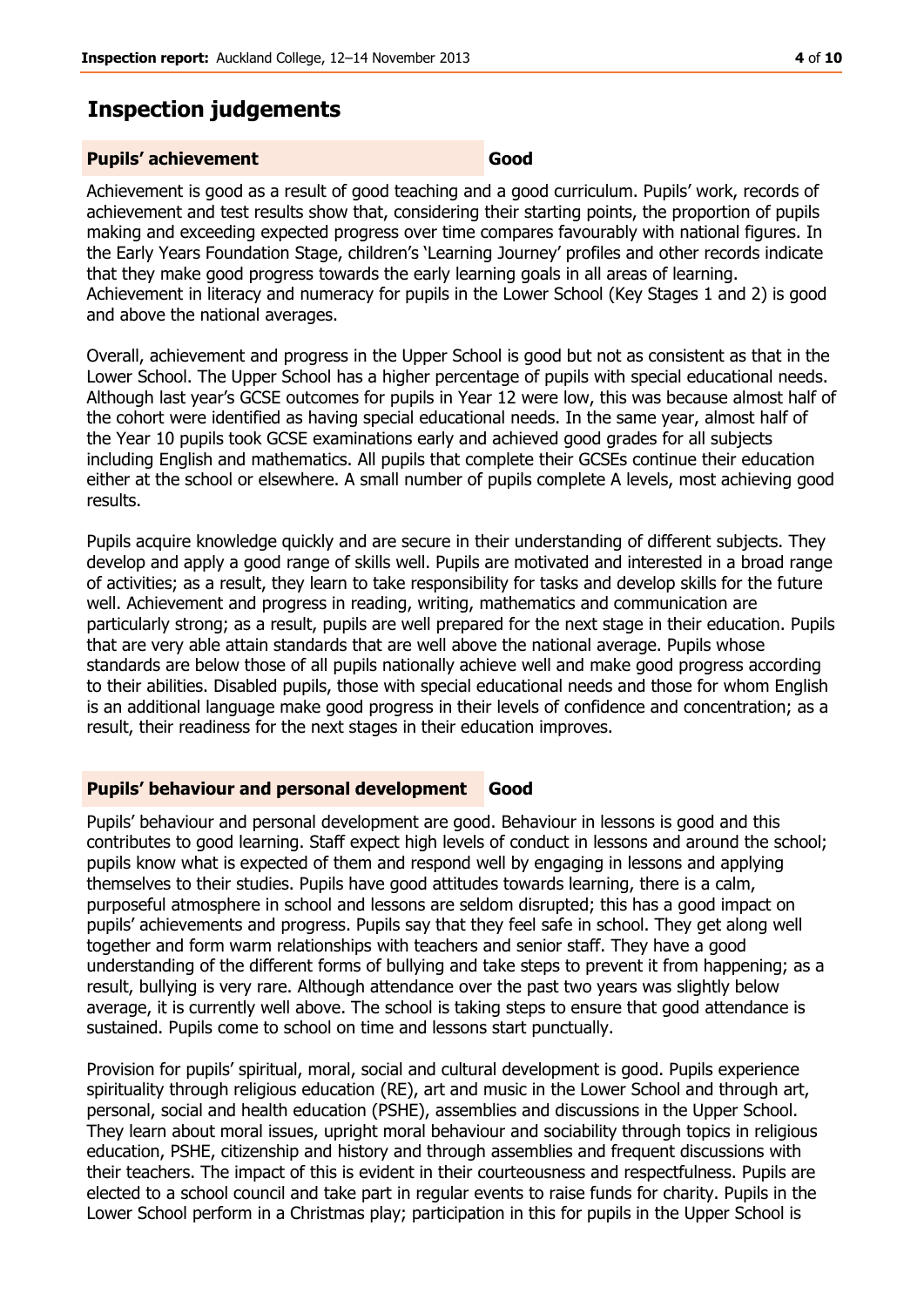optional and some volunteer. Pupils in Year 9 will be entering sculptures of birds that they are making in art, into a competition run by a local art gallery. These and other activities help pupils grow in self-esteem and self-confidence.

All pupils learn about British society, culture and public services through citizenship, history and geography; they learn about politics in a balanced way and the school ensures that no partisan views are advanced. As a result, they are equipped with the attitudes that they need to make a positive contribution to society in the future. Pupils in the Lower School learn about other cultures in some detail through religious education, history and geography. This is less well developed in the Upper School where religious education is not on the syllabus. Pupils have not visited places of worship. Notwithstanding this, they do learn about diversity and equality in a general sense and are tolerant and accepting of all people regardless of their race or sexual orientation. An example of this is a Year 10 lesson where pupils discussed the accomplishments of the renowned physicist Stephen Hawking despite his disabilities. The school acknowledges that pupils would benefit from more experiences in learning about different cultures and religions and is taking steps to improve this provision.

#### **Quality of teaching Good**

Teaching is good; as a result, most pupils, including disabled pupils, those with special educational needs and those for whom English is an additional language achieve well and make good progress. Teachers expect pupils to achieve well. They plan lessons well enabling pupils to develop their knowledge, skills and understanding in all areas of study, including reading, writing, mathematics and communication. Teachers are careful to observe how pupils respond to what is being taught; they question and challenge pupils skilfully and often reshape tasks and explanations to ensure that pupils understand and make good progress in their learning. They create a purposeful learning environment where pupils are interested, engaged and maintain concentration.

Outstanding lessons observed during the inspection were quick paced and involved a very good range of resources. An example of this was an outstanding Year 11 physical education (PE) lesson where the teacher used diagrams, an interactive whiteboard and a balloon to describe the respiratory system. Lessons which are less strong are more teacher-led and formal where opportunities for pupils to work independently and collaboratively are limited. For example, in a Key Stage 1 literacy lesson on speech marks, pupils read together in pairs but this was mostly a repetition of what the class did as a whole. In these lessons, teachers are less imaginative in the resources that they use to support the topic being taught. During the inspection, one pupil said that 'teachers are really good!' another that 'teachers are really nice!' However, pupils agree that teachers sometimes use resources in limited ways and that this affects the quality of some lessons.

Teachers mark work carefully ensuring that achievement is acknowledged while pointing out areas that pupils need to improve. Pupils are tested regularly; test results help teachers gauge progress and plan lessons effectively so that they review subject matter that has not yet been mastered. Teachers employ effective teaching strategies; support and intervention for all pupils, including for both the most and the least able meet their individual needs. As a result, all pupils learn well and make good progress over time. Teachers manage behaviour well and disruptive behaviour is extremely rare. Teachers have a good understanding of the learning, development and welfare requirements of the Early Years Foundation Stage and promote children's learning, social, physical and economic well-being effectively.

#### **Quality of curriculum Good**

The curriculum is good. It provides all pupils with good opportunities to achieve well and make good progress in all subject areas and especially in developing their reading, writing, mathematics and communication skills. In the Lower School, the curriculum is broad and balanced and meets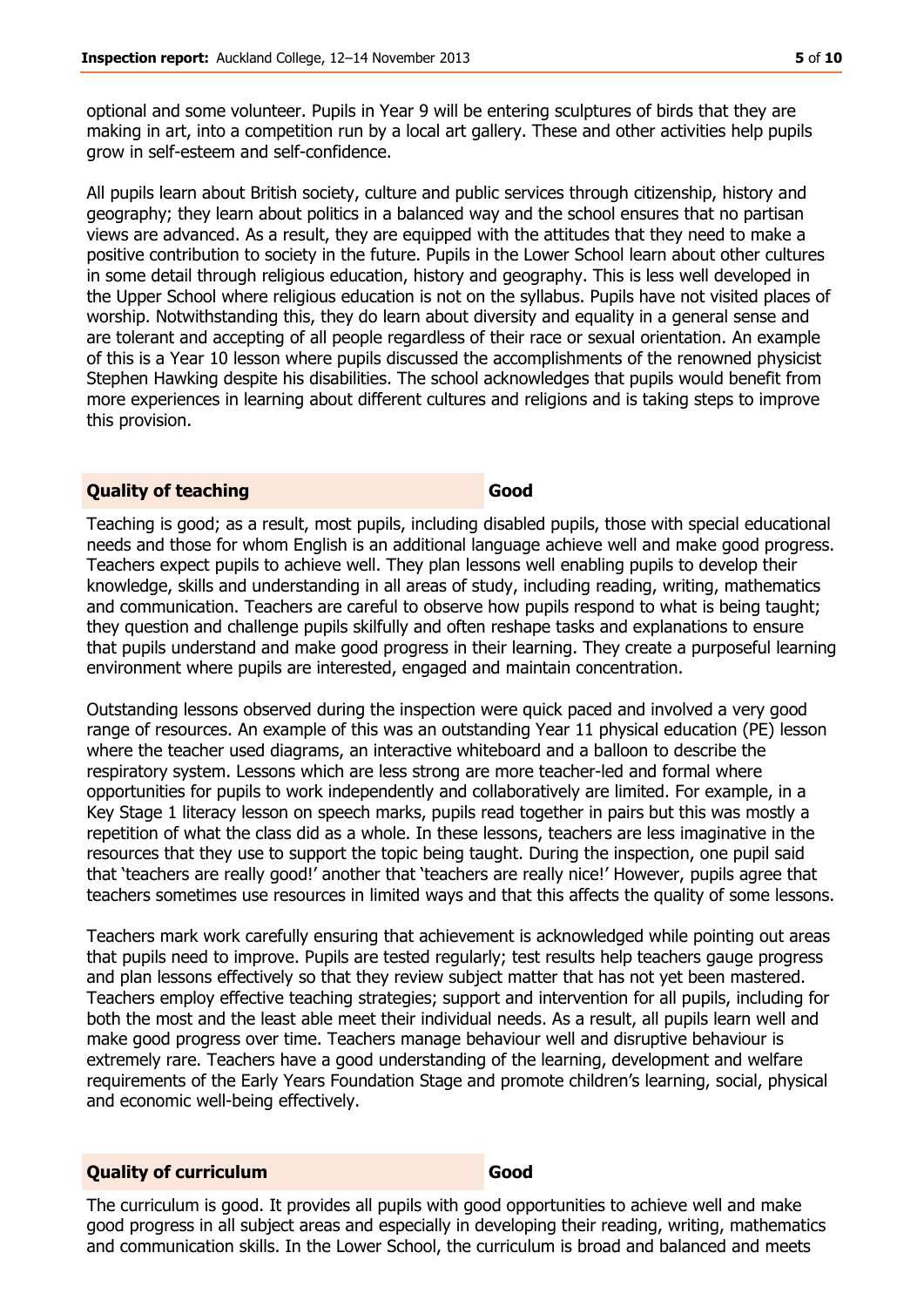the needs of all pupils well. In the Upper School, pupils are offered a good range of GCSE and other accredited courses including, English, mathematics, science, information and communication technology (ICT), business and economics. Early entries for GCSE examinations for more able pupils are justified by good results. However, the range of GCSE and A Level course options is not broad enough to fully meet pupils' interests and aspirations.

The curriculum is well organised and planned for good progression from one skill to another. It is supported with detailed schemes of work and planning that show how pupils of all ages and abilities are to be challenged and supported. The curriculum for children in the Early Years Foundation Stage is in line with current guidance and meets children's needs well. Children in this setting are provided with an interesting, well-equipped learning environment. However, resources for outdoor learning are rather more limited and the school is looking at ways to address this matter. Pupils are well prepared for their future economic well-being through a strong emphasis on ensuring that they achieve good standards in literacy and numeracy throughout the school and, for example, through mechanics and health and beauty courses in the Upper School.

Education for PSHE is good; as a result, pupils develop a good understanding of themselves and people around them. Extra-curricular activities for enrichment are good and are well-suited to pupils' interests. These include a breakfast club and after-school clubs for homework, art and sports. Most pupils attend and enjoy these activities. Physical education is provided at local leisure centres that are well-equipped to meet the interests of pupils. The school arranges exciting trips to reward pupils for good achievement and behaviour and some educational trips to enrich what is being taught in school. These include visits to museums and an aquarium.

#### **Pupils' welfare, health and safety <b>Good**

Provision for the welfare, health and safety of pupils is good and all of the independent school standards are met. The school has established policies and procedures that are in keeping with current legislation, are reviewed regularly and implemented effectively. These include policies for the prevention of bullying, health and safety and first aid. During this inspection, a small number of very minor omissions were found in some policies; these were brought to the attention of senior leaders and were rectified immediately.

Arrangements for safeguarding are robust, are reviewed regularly and the school implements its child protection policy effectively. All staff and the proprietor have received clearances through the Criminal Records Bureau to work with children; these and all other required checks are included in a single central register. Two designated persons for child protection and all staff have attended the required trainings at the required levels. Arrangements for the induction of new staff are robust and ensure that they are well-aware of child protection procedures before they commence work. Staff are committed to ensuring that pupils are well-cared for and safe at all times and undertake a good range of training related to health and safety; two senior members of staff are trained in paediatric first aid.

The school has a good level of fire safety. A detailed fire risk assessment is in place and equipment is checked regularly. Fire drills are regular events that are recorded appropriately. Risk assessments for the premises and school trips are detailed. The school works well with parents, carers and other agencies to ensure that pupils are safe and supervision around school and on excursions out of school is consistently good. Staff promote good behaviour at all times; as a result, conduct in all areas of the school is good and this contributes to a calm, purposeful learning environment where pupils thrive. Pupils agree that they feel safe and very well cared for and that bullying is very rare. Pupils learn about nutrition and healthy lifestyles through science and PSHE and the school provides nutritious meals three times a day. As a result, pupils gain an understanding of the importance of keeping healthy and many are keen to adopt healthy lifestyles.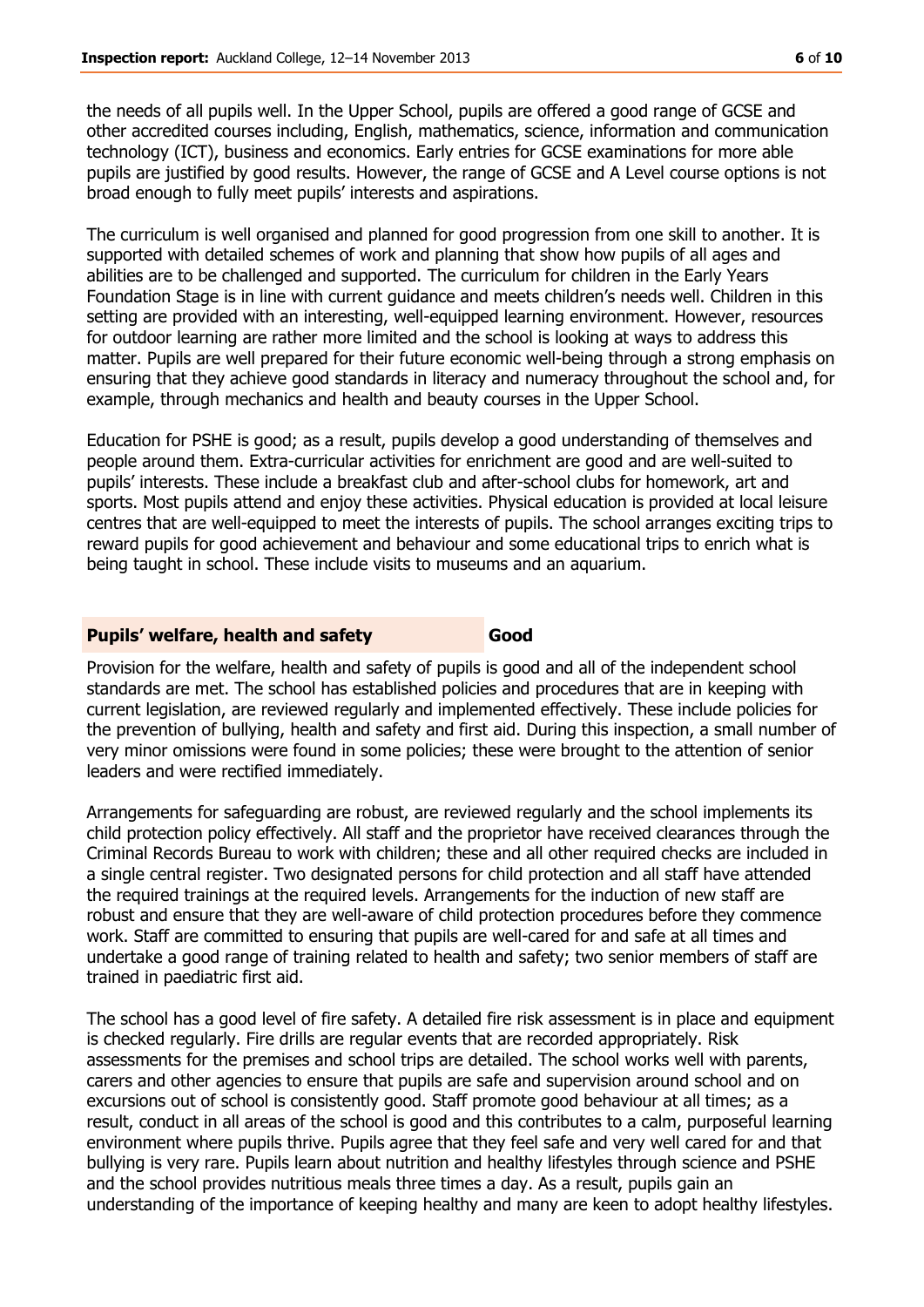## **Leadership and management Good**

Leadership and management are good. Although the current senior leaders have only been in post for a short time, they have already developed very good working relationships with staff and communicate high expectations and ambition to them effectively. As a result, teaching is good and this secures good achievement and progress. Teachers appreciate the support offered by senior leaders. In one questionnaire returned during the inspection, a teacher wrote 'staff are very supportive and caring – they go beyond their expected role!' Overall, systems for managing the performance of staff are good. Senior leaders conduct lesson observations in order to guide teachers and help them address weaknesses in their teaching. However, these observations are not frequent enough nor does the feedback given always challenge teachers well enough to improve their teaching. As a result, teaching is not outstanding. Senior leaders have not produced a formal self-assessment but have prepared a development plan that identifies areas to be improved according to realistic timescales. They have produced curricular policies that ensure that pupils make good progress in all subjects including literacy.

The proprietor is very involved in the running of the school and challenges leaders to improve all aspects of the provision. As a result, the quality of teaching is good and good achievement and progress have been sustained. However, systems to monitor and track pupils' achievement and progress are not yet embedded. As a result, teaching and learning is not outstanding because senior leaders do not have a very precise picture of rates of achievement for all individual pupils and this limits the quality of some lesson planning. The curriculum provides a good range of opportunities for pupils to make good progress especially in the Lower School. The school ethos promotes good behaviour and personal development well and provision for pupils' spiritual, moral, social and cultural development is strong in most aspects.

The school works well with parents, carers and other agencies to ensure positive benefits for pupils. Although small, the premises and accommodation are well-suited to support implementation of the curriculum. All areas of the school are well-maintained and attractively decorated creating a pleasant learning environment for pupils. The school meets the requirements related to the provision of information for parents and carers and the complaints procedure includes all of the necessary details.

Senior leaders have ensured that all of the independent school regulations are met.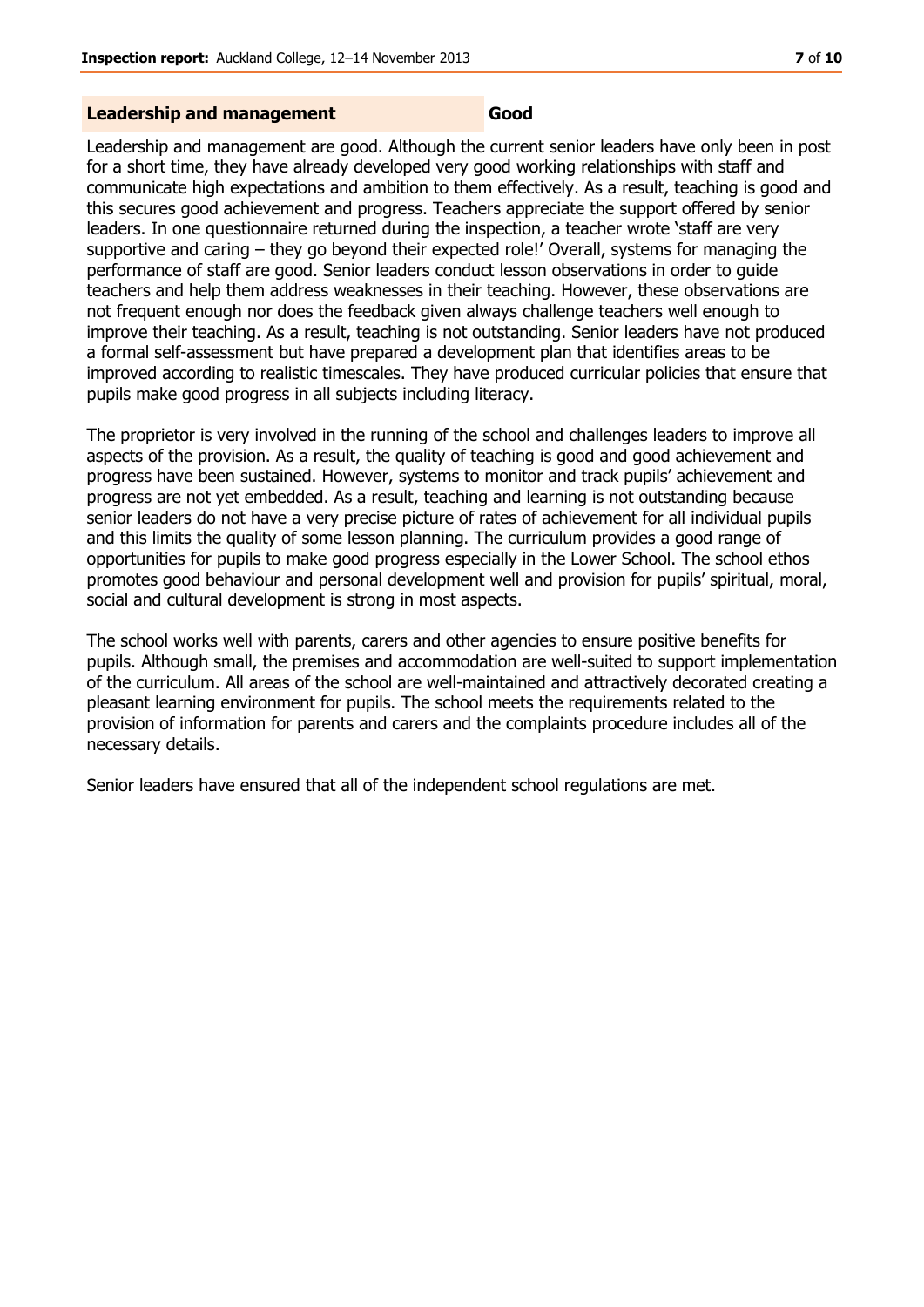## **What inspection judgements mean**

| <b>School</b> |                  |                                                                                                                |  |  |
|---------------|------------------|----------------------------------------------------------------------------------------------------------------|--|--|
| Grade         | <b>Judgement</b> | <b>Description</b>                                                                                             |  |  |
| Grade 1       | Outstanding      | A school which provides an exceptional quality of education and<br>significantly exceeds minimum requirements. |  |  |
| Grade 2       | Good             | A school which provides a high quality of education that exceeds<br>minimum requirements.                      |  |  |
| Grade 3       | Adequate         | A school which meets minimum requirements but needs to<br>improve the quality of education it provides.        |  |  |
| Grade 4       | Inadequate       | A school where minimum requirements are not met and/or the<br>quality of education has serious weaknesses.     |  |  |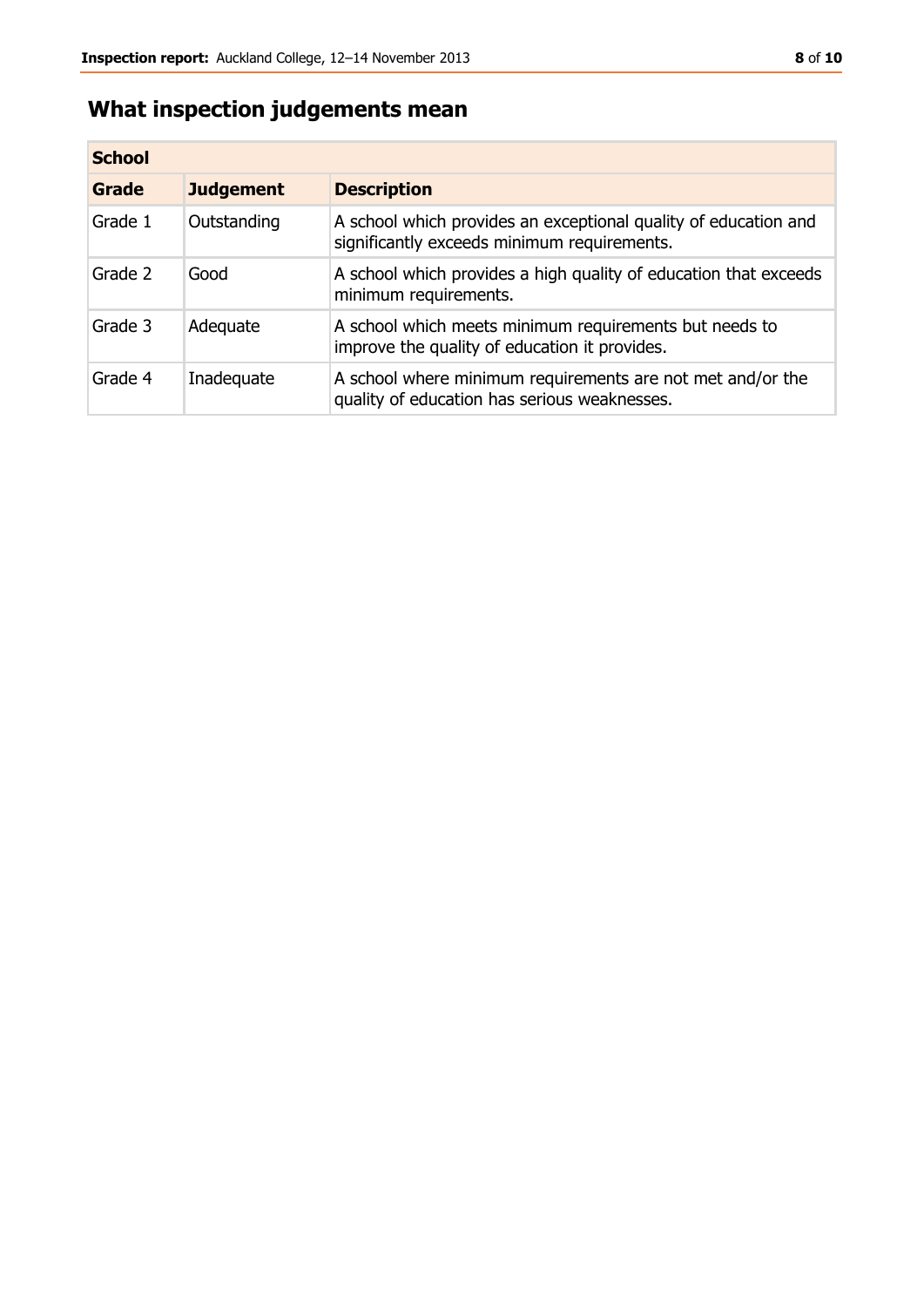## **School details**

| Unique reference number        | 132119   |
|--------------------------------|----------|
| <b>Inspection number</b>       | 422744   |
| <b>DfE</b> registration number | 341/6046 |

This inspection was carried out under section 162A of the Education Act 2002, as amended by schedule 8 of the Education Act 2005, the purpose of which is to advise the Secretary of State for Education about the school's suitability for continued registration as an independent school.

| <b>Type of school</b>                      | Co-educational day school |
|--------------------------------------------|---------------------------|
| <b>School status</b>                       | <b>Independent School</b> |
| Age range of pupils                        | $3-18$ years              |
| <b>Gender of pupils</b>                    | Mixed                     |
| <b>Number of pupils on the school roll</b> | 138                       |
| <b>Number of part time pupils</b>          | 1                         |
| <b>Proprietor</b>                          | Mr A and Mrs G Akaraonye  |
| <b>Chair</b>                               | Mrs M Wainright           |
| <b>Headteacher</b>                         | Miss S Boyd               |
| Date of previous school inspection         | 22 April 2010             |
| <b>Annual fees (day pupils)</b>            | £4,500-£7,500             |
| <b>Telephone number</b>                    | 0151 727 0083             |
| <b>Fax number</b>                          | 0151 727 7649             |
| <b>Email address</b>                       | info@aucklandcollege.com  |